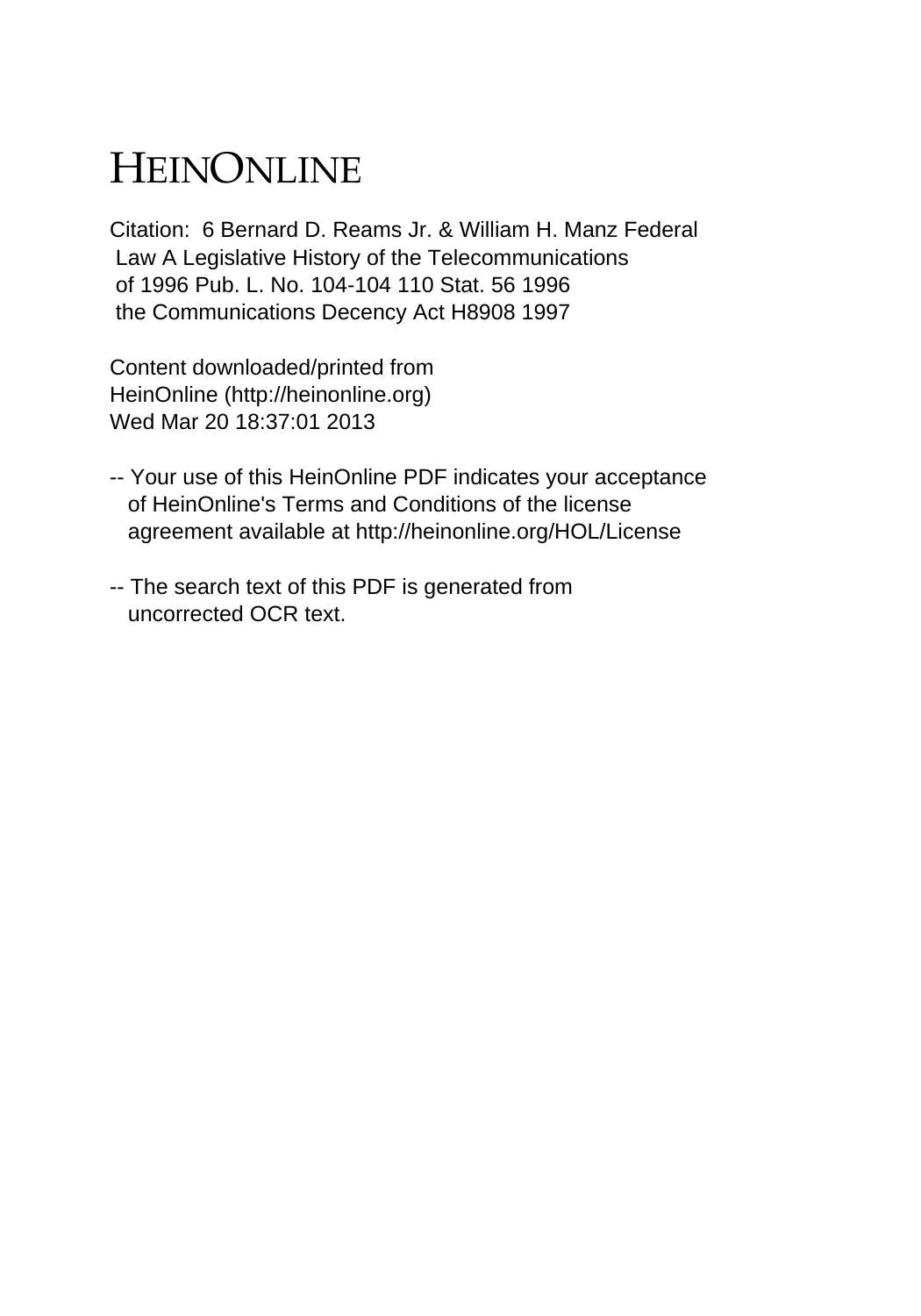**Barkamase s nos.**<br> **Brachar Parent Control** States to strengthen our statues in the plote<br>
barkamas representation in the plane of the plane of the plane of the plane in the plane of the barkamas of the barkamas of the ba siyon and the strengthen and the strengthen and the strengthen and the strengthen and the strengthen and the strengthen in the states of our National Shammar (N) and the status of the status of the state of the state of th

anvenuer annual oreans on the monotonical constants and Pederal facilities, and against constdi<br>Brooks Boarland Ovens (177) mentito include my bill H.P. 521, the Na– Pederal facilities, and against constdi<br>Browder Bochbro

Bryan France (T) Branch (2012) S. **Phenomenon and a strained to be printed.** Branch (1) and the printed to be printed. The printed to be printed. The strained to be present of the printed. The strained to be present of the **Plot local laboration of our Nation's greatest axsets and a largely untapped resource of technical** 

**.cefteo Usually Rve-** tabs **with** Industry, coupled **Wilt** greater **Incen- Mr.** MOAKLIY. **Mr.** Speaker, **this** the benefit of all Americans by enhancing our international competitiveness. H.R. 191 will provide Federal employees with the ability to

Numeral control to the mini-particular control is the mini-particular to the mini-particular control to the mini-particular control to the mini-particular control in the Control of the Control of the Control of the Numeral **combined in the analytic September 25, 1992.**<br>**grobism.** We must enact this legislation quick. Any Member who is contemplating Mateur Sitcom : problem. We must enact this legislation quick-<br>Marmolas Stating Mateur (1988) The Black and the submitted of the Black the Black of the Black of the Black of<br>McCloskey Skeiton dress the other major issues n

McHugh Bmith(IA)<br>MCMillen(MD) Smith(NJ) Mr. VALENTINE. Mr. Chairman, I the amendment no later th<br>McNuty Shows – move that the Committee do now rise. Tuesday, September 29, 1992.

 $\epsilon$ 

**HM8 0 CONGRESSIONAL RECORD**—HOUSE *September 22, 1992*<br> **Hopkha**<br> **Holder CORD Echina**<br> **Hopkha**<br> **Hopkha**<br> **Hopkha**<br> **Hopkha**<br> **Hopkha**<br> **Hopkha**<br> **Hopkha**<br> **Hopkha**<br> **Hopkha**<br> **Hopkha**<br> **Hopkha**<br> **Hopkha**<br> **Hopkha**<br> Reliabl *MOMnt1a* **(NCl** *0* **".. sc.. 8-yir** s. **(56WSe) W"** The motion was agreed to. **news.. Mi.cetl sealslsssr Otm 'heoess (OA) WestIiao** Accordingly the Committee rose; and Exame Months Malays States States Thromas Warnam He Speaker pro tempore (Mr. Hoyge, 2003)<br>
James Months Share States States Torrice Warnam He Speaker pro tempore (Mr. Hoyge, 2)<br>
James Myers States States Tradiate White CRO Each House South (71) Studies Trailer Williams Committee of the Whole House on the Culture South (71) Studies Trailer Williams Committee of the Union, reported that that the Culture South Studies are the Union State of the **Leads** Porte **Thomas (CA)** Tanner visitoary Tatron Stevenson-Wydler Technology Innova-<br>Leat **Quilles Thomas (WY) Tanner** Volkmer **tion Act of 1980 to enhance manufac-**Leading the state of the control of the control and the control of the control of the control of the control of the control of the control of the control of the control of the control of the control of the control of the c **Mans (Mans (Mans (Mans (Mans (Mans (Mans )**<br>
Mans (Mans ) The Mans (Mans ) Mans (Mans ) Mans (Mans ) Mans (Mans )<br>
Mans (Mans ) Webster Theodor Murcha (Mans )<br>
Mans (Mans ) Mans (Mans ) Mans (Mans ) Mans (Mans )<br>
Mand ) H manuses constructions young (FL) Boxer Jefferson Postard and Technology, and for other pur-<br>McColham Roch Zeliff Carr Jones Parsell poses, had come to no resolution there-<br>McColham Roch Zeliff – Chamer Kannedy Rinsldo<br>McRw

McSwan Schimage Soundary (2011)<br>
McSwan (2011)<br>
McSwan (2011)<br>
McSwan Soundary McSwan Schume (2011)<br>
McSwan McSwan Schume (21)<br>
Andrew (712)<br>
Andrew (712)<br>
Andrew (713)<br>
Andrew (713)<br>
Andrew (713)<br>
Control Carry McSachust Messen. SERRANO, HOYER, NEAL of CONSIDERATION OF SUCH CONSIDERATION AND MASS ADDER CONSIDERATION OF SUCH CONSIDERATION SCHOOLS SCHOOLS SCHOOLS SCHOOLS Analyse to "no."<br>
Messen. GILCHREST, SHAYS, and on Rules, submitted a p **Build Ave. Build Ave. Build Ave. Build Ave. Build Ave. Build Ave. Build Ave. Build Ave. Build Ave. Build Ave. Build Ave. Build Ave. Build Ave. Build Ave. Build Ave. Build Ave. Build Confe** emment Hamilton Oberstar . So the amendment was rejected. against the conference report on the conference report on the Solid Hamilton Society and the Solid Hamilton of the Solid Hamilton of the Solid Hamilton of the Solid bestor and one as above recorded.<br>Bestor and the MORELLA. Mr. Chairman, I would like alone concerning the application of cer-<br>Bestor Besty Carter of the MORELLA. Warken for offering this amend- tain requirements and sancti Brack Competitiveness Act of 1992.<br>
Throughout this Congress, we in the which was referred to the House **Congress.** We in the House **C-il-** Throughout *C-il-il*-

NOTIFYING MEMBERS OF COMMITTEE<br>TEE ON RULES COMMITTEE<br>PLANS REGARDING H.R. 5096 AND<br>H.R. 1637

and a largely uniapped resource of technical (Mr. MOAKLEY asked and was given<br>experiise.<br>I believe the collaboration of Federal initiation to address the House for I<br>is believe that the collaboration of Federal initiation.

to notify Members of the House of the<br>Rules Committee's plane regarding<br>R.R. 5096, the Antitrust Reform Act of<br>1992, and H.R. 1637, the Black Lury mittee is considering rules that may<br>limit the offering of amendments to<br>both bills.

Dicts<br>
Diagonal Levin (KI) Rosso tration's support for the bill to members of both bills.<br>
Diagonal Levin (A) Sabso accederate, industry associations, and the Anti-<br>
Diagonal Levin (A) Sabson Copyright Office, all in supp belief in this Congress that H.R. 131 is an in-to-the Rules Committee in H-312 in the<br>postant step to locate our international committee in H-312 in the<br>postant step to locate our international committee in H-312 in the<br>pe

> **McCloskey Skelfs – other major issues needed to main-** Lung Benefits Restoration Act of 1992<br>McCloskey Blattery – tain our American preeminence in technology, should submit, to the Rules Commuttive<br>McDermott Blaughter Mehemotic Saucher Garl Contrato Discounts and Capital in H-312 in the Capitol, 55 copies of the<br>Medium Sauch (TL) Discounts and Discount Discounts and the Sauch of Alexandre and Saucher Capital Capitol Capital<br>Medium (MD)

HeinOnline -- 6 Bernard D. Reams, Jr. & William H. Manz, Federal Telecommunications Law: A Legislative History of the Telecommunications Act of 1996, Pub. L. No. 104-104, 110 Stat. 56 (1996) including the Communications Decency Act H8908 1997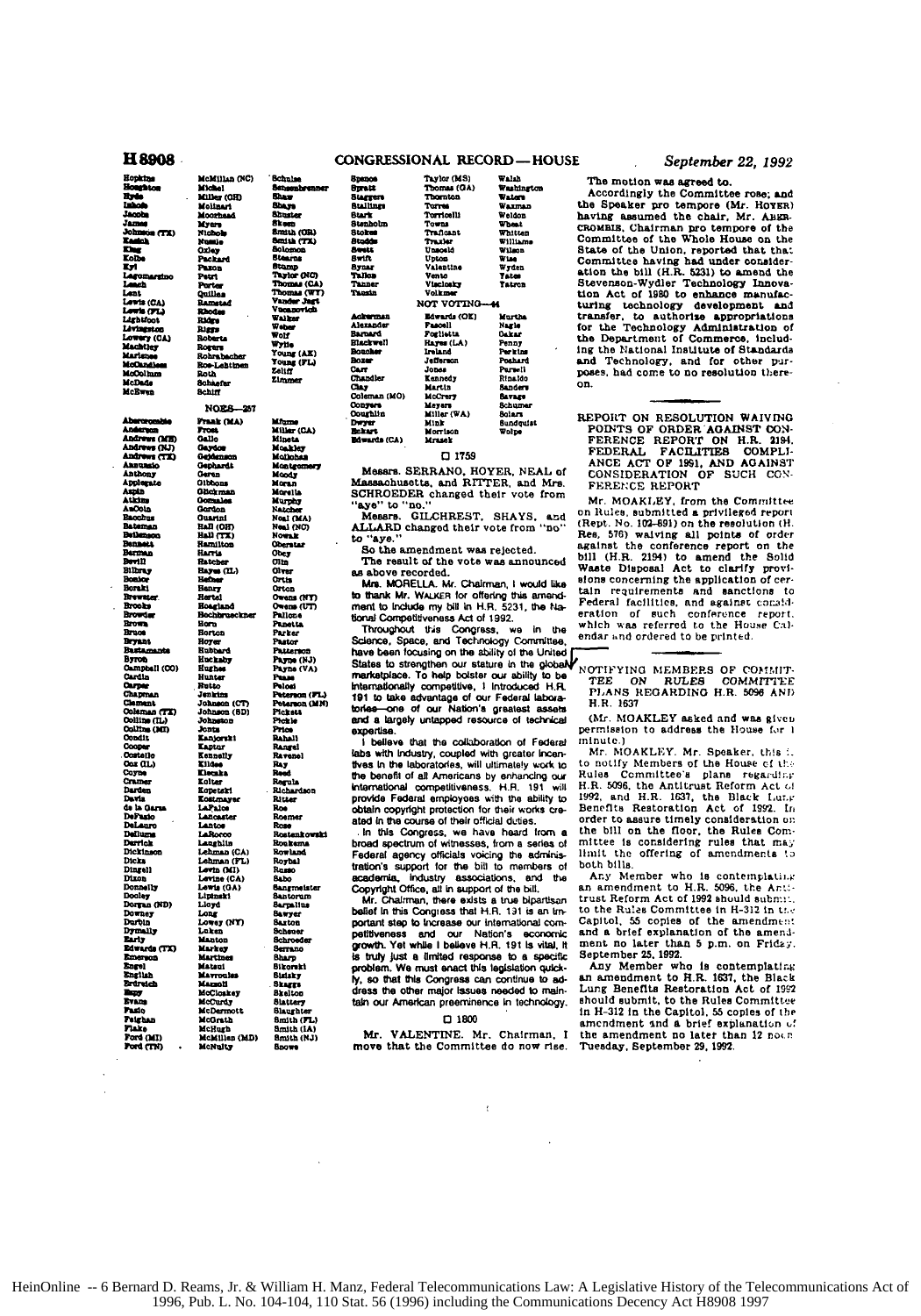JURISDICTION REFORM ACT<br>Mr. ROSE. Mr. Speaker, I ask unani-leadership to move on the package.<br>Mr. ROSE. Mr. Speaker, I ask unani-leadership to move on the package.<br>mount consent to take from the Speaker. Mr. Speaker, I jel Ing to the jurisdiction of the U.S. Cap- Mr. DICKINSON. Mr. Speaker, I jumped over the fence, but he had held<br>Ing to the jurisdiction of the U.S. Cap- Mr. DICKINSON. Mr. Speaker, I jumped over the fence, but he had held<br>to

Page 5, line 4, of the House engrossed staffer killed, a young fellow, all my **0 1810**<br>amendment, strike out ''104" and insert staff and he were very friendly.<br>"im"

The SPEAKER pro tempore. In the case bin anyway, and he id. the short him, that there was erectly here in the state of the state of the state of the state of the state of the state of the state of the state of the state o

We appreciate the cooperation **of all** legislation to the floor. And in particu- was amiss, he tore **out of** his office here Members in the Indian of the Indian from Alabama (Mr. DICKIN-<br>
Boni, who has spent considerable time<br>
and personal effort and has been most

itol Police, with Senate amendments would like to take this opportunity to Bob's wife prisoner, hostage for an<br>to che House amendments thereto, and thank the chairman of the full com-<br>house amendments that the chairman of **mes 3, other house agreeds** amendment,  $\overline{M}$  incerted in this olin, which is the strike out all after line 8 over to and includ-<br>if I might relate a few instances, just had one find the low second the strike out in the

amondment of cigarettes. A fellow came ously. The Metropolitan Police did not<br>to him and put a gun to his face, to have the manpower after midnight, and<br>his head and killed him for no apparent the Capitol Hill Police had n Fage 5. line 10, of the House engrossed his head and killed him for no apparent the Capitol Hill Police had no author-<br>and insert reason, wanted to get his mondment, strike out "103" and insert reason, wanted to get his mo

we appreciate the consent of all the filtre and dear friend, the in the Rayburn Building, asked one of<br>embers in this effort.<br>U.S. CAPITOL POLICE and personal effort and beam a personal effort and personal effort and perso

amendment, strike out "104" and insert stall and ne were very irlenary.<br>
"He lived in Tuscaloosa. He was leav-<br>
Page 5, line 8, of the House engrossed ing his home, going to the was leav-<br>
Page 5, line 8, of the House engr ing his home, going to the corner store they could not patrol up there continu-<br>for a nack of cigarettes. A fellow came ously. The Metropolitan Police did not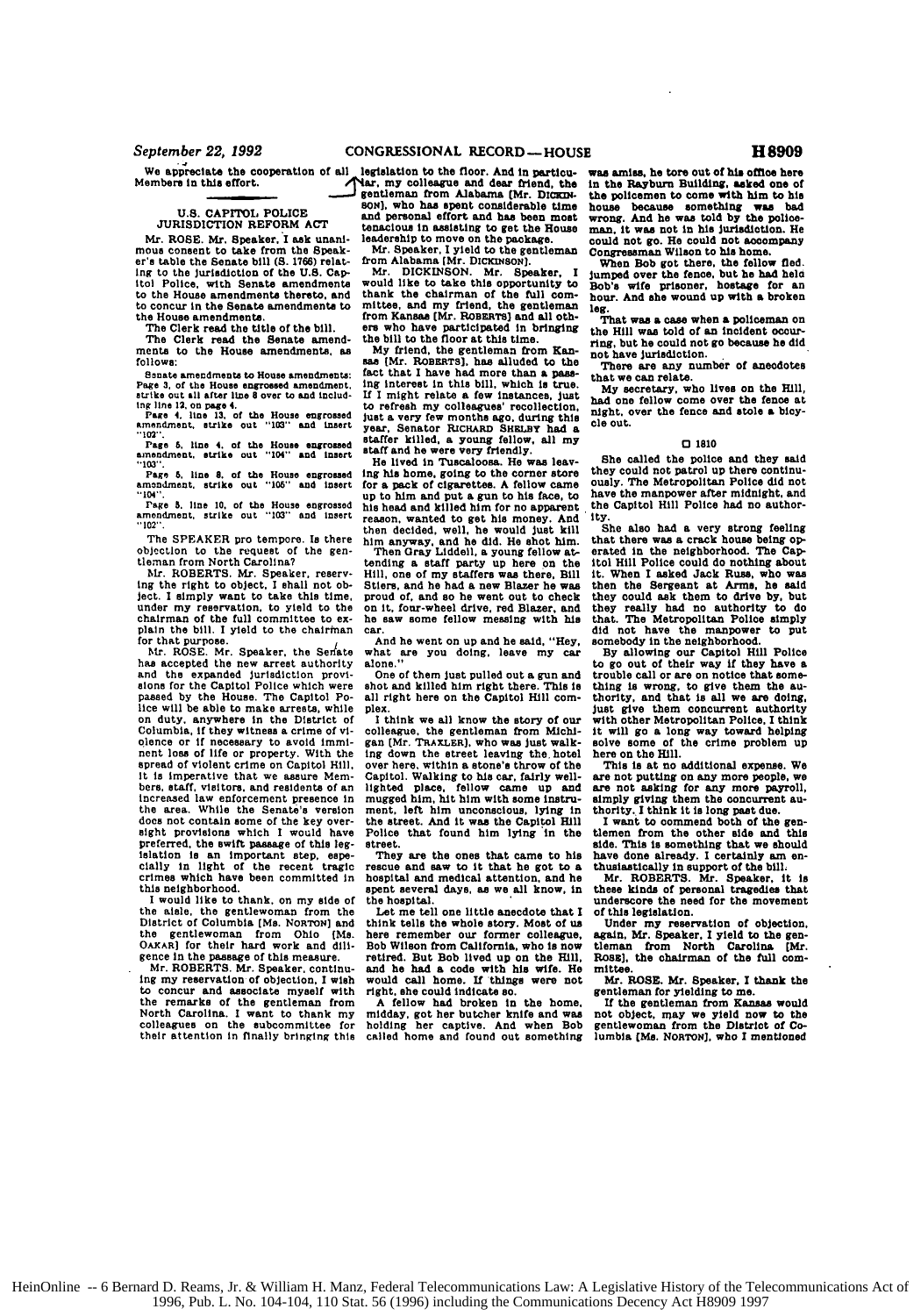HeinOnline -- 6 Bernard D. Reams, Jr. & William H. Manz, Federal Telecommunications Law: A Legislative History of the Telecommunications Act of 1996, Pub. L. No. 104-104, 110 Stat. 56 (1996) including the Communications Decency Act [lvi] 1997

 $\bar{\gamma}$ 

 $\sim$ 

 $\ddot{\phantom{1}}$ 

 $\sim 10^{10}$  km s  $^{-1}$ 

 $\sim$ 

 $\bar{z}$ 

J.

 $\sim$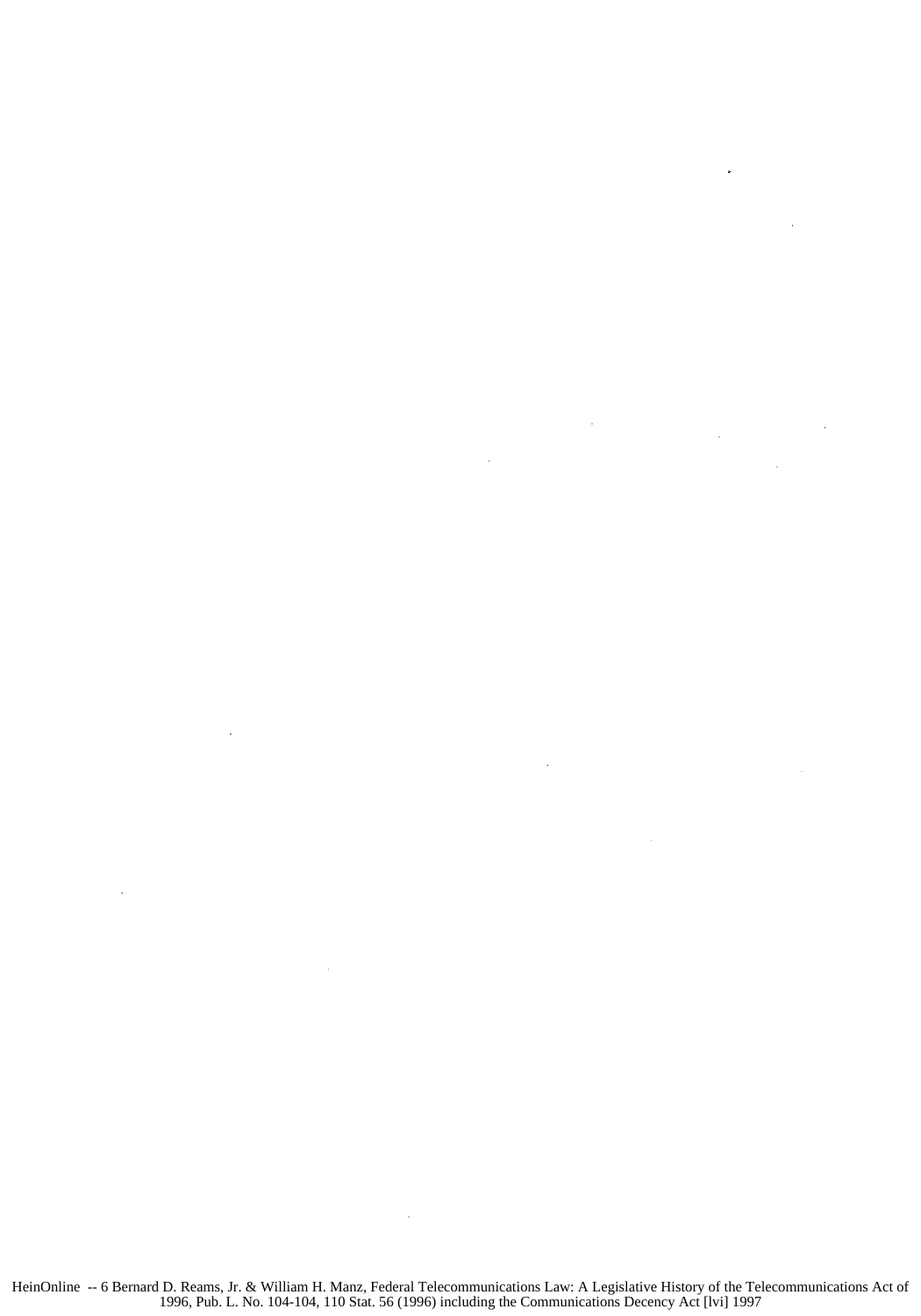Document No. 134

 $\mathcal{L}_{\mathcal{A}}$ 

 $\bar{z}$ 

 $\bar{z}$ 

 $\bar{z}$ 

 $\Delta \phi = 0.1$ 

 $\sim$ 

 $\sim$   $\sim$ 

 $\sim$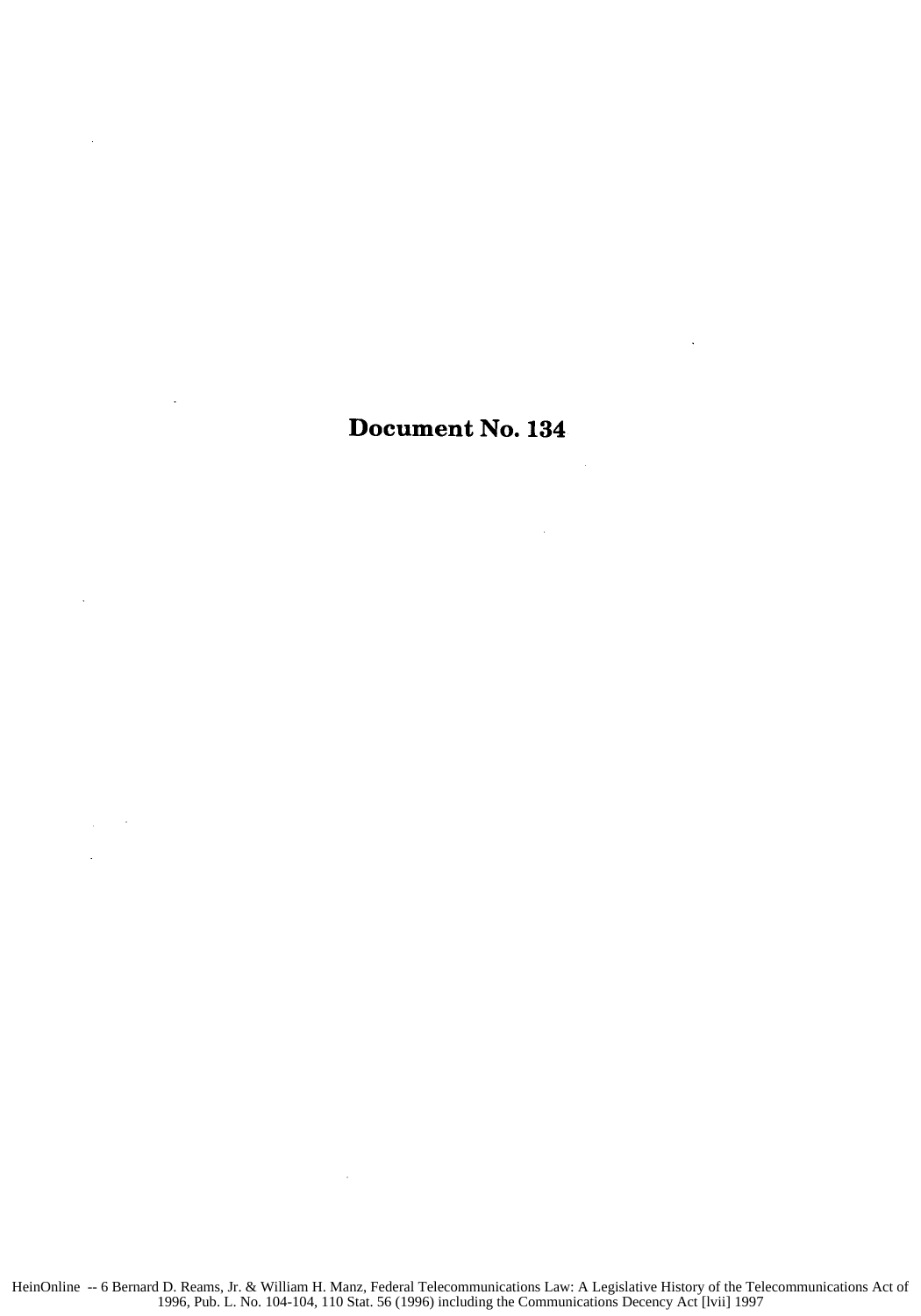HeinOnline -- 6 Bernard D. Reams, Jr. & William H. Manz, Federal Telecommunications Law: A Legislative History of the Telecommunications Act of 1996, Pub. L. No. 104-104, 110 Stat. 56 (1996) including the Communications Decency Act [lviii] 1997

 $\bar{\epsilon}$ 

 $\Delta \phi = 0.000$  and  $\Delta \phi$ 

 $\sim$ 

 $\sim$ 

 $\sim$ 

 $\bar{\mathcal{A}}$